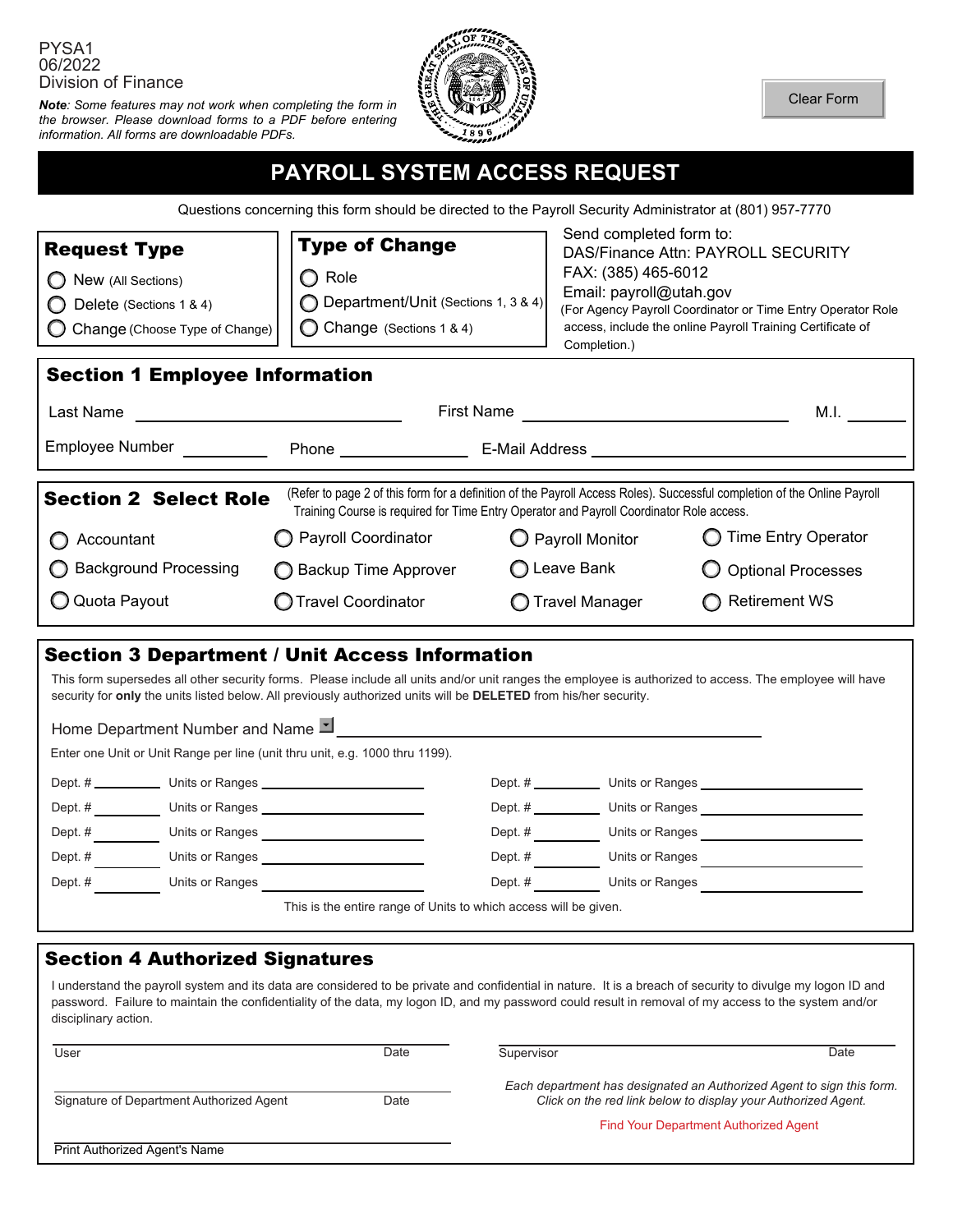# **PAYROLL SYSTEM ACCESS ROLES**

| <b>Payroll Functions</b>                            | <b>Time</b><br><b>Entry</b><br><b>Operator</b> | <b>Payroll</b><br>Coordinator | <b>Payroll</b><br><b>Monitor</b> | <b>Accountant</b>       | Quota<br>Payout | <b>Backup</b><br><b>Time</b><br><b>Approver</b> |
|-----------------------------------------------------|------------------------------------------------|-------------------------------|----------------------------------|-------------------------|-----------------|-------------------------------------------------|
| <b>Approve Time Entries</b>                         |                                                | X                             |                                  |                         |                 | X                                               |
| Enter Time, Other Pay and Retroactive Corrections   | X                                              |                               |                                  |                         |                 |                                                 |
| View Time, Other Pay and Retroactive Corrections    | $\overline{\mathsf{x}}$                        | $\overline{\mathsf{x}}$       | X                                |                         |                 | X                                               |
| Change Daily Scheduled Hours                        | $\overline{\mathsf{x}}$                        |                               |                                  |                         |                 |                                                 |
| Change Default Cost Dist Charging (FiNet Coding)    | Χ                                              | X                             |                                  | Χ                       |                 |                                                 |
| Quota Overview (Update/View Leave Balances)         | $\overline{\mathsf{x}}$                        | $\overline{\mathsf{x}}$       |                                  |                         |                 |                                                 |
| Quota Overview - Display only (View Leave Balances) |                                                |                               | X                                |                         | X               |                                                 |
| Quota Payout (Paydown Comp/Excess)                  |                                                |                               |                                  |                         |                 |                                                 |
| Available with Quota Overview - Display only        |                                                |                               |                                  |                         | X.              |                                                 |
| Optional Processes (Update/View)                    |                                                | $\overline{X}$                |                                  |                         |                 |                                                 |
| Optional Process Flags - Display only (View)        | X                                              |                               | X                                |                         |                 |                                                 |
| View Employee Master Data                           | X                                              | X                             | $\pmb{\times}$                   |                         |                 |                                                 |
| <b>Reports - After Entry</b>                        |                                                |                               |                                  |                         |                 |                                                 |
| Time Entered After Cutoff Report                    | х                                              | X                             | X                                |                         |                 |                                                 |
| Time Entered for Previous Pay Period                | $\overline{\mathsf{x}}$                        | $\overline{\mathsf{X}}$       | $\overline{\mathsf{X}}$          |                         |                 |                                                 |
| <b>Time Sheet Comments Report</b>                   | $\overline{\mathsf{x}}$                        | $\overline{\mathsf{x}}$       | $\overline{\mathsf{x}}$          | Χ                       |                 |                                                 |
| Time Sheet Data Report                              | $\overline{\mathsf{x}}$                        | $\overline{\mathsf{x}}$       | $\overline{\mathsf{x}}$          | $\overline{\mathsf{x}}$ |                 |                                                 |
| Time Sheet: Display Data                            | X                                              | $\pmb{\times}$                | $\overline{\mathsf{x}}$          |                         |                 | X                                               |
| Time and Other Pay Entry Alerts                     | Χ                                              | X                             | Χ                                |                         |                 | Χ                                               |
| View Timesheet Includes Archive Data                | X                                              | $\overline{\mathsf{x}}$       | $\overline{X}$                   | $\mathsf X$             |                 | $\mathsf X$                                     |
| <b>Reports - After Time Evaluation</b>              |                                                |                               |                                  |                         |                 |                                                 |
| Annual/Converted Sick Over 320 Hours                | х                                              | X                             | х                                |                         |                 |                                                 |
| Comp Deleted/Comp Restore Report                    | $\overline{\mathsf{x}}$                        | $\overline{\mathsf{x}}$       | $\overline{\mathsf{X}}$          |                         |                 |                                                 |
| Comp Use or Lose at End of OT Year                  | Χ                                              | $\pmb{\times}$                | $\mathsf X$                      |                         |                 |                                                 |
| <b>Cumulated Time Evaluation Results</b>            | X                                              | X                             | $\overline{\mathsf{X}}$          |                         |                 |                                                 |
| <b>Current Leave Balances</b>                       | $\overline{\mathsf{x}}$                        | $\overline{\mathsf{x}}$       | $\overline{\mathsf{x}}$          |                         |                 |                                                 |
| <b>Payroll Simulation</b>                           | $\overline{\mathsf{x}}$                        | $\overline{\mathsf{x}}$       | $\overline{\mathsf{x}}$          |                         |                 |                                                 |
| Pre06/Pre14 Sick/Conv Sick Moved Not Used           | $\overline{\mathsf{x}}$                        | $\overline{\mathsf{x}}$       | $\overline{X}$                   |                         |                 |                                                 |
| <b>Quota Corrections Report</b>                     | X                                              | $\pmb{\times}$                | $\sf X$                          |                         |                 |                                                 |
| Time Edit Report                                    | X                                              | $\overline{\mathsf{x}}$       | Χ                                |                         |                 |                                                 |
| Time Sheet Entries Charging Report                  | $\overline{\mathsf{x}}$                        | $\overline{\mathsf{x}}$       | $\overline{\mathsf{x}}$          | X                       |                 |                                                 |
| <b>Time Statement</b>                               | $\overline{\mathsf{x}}$                        | $\overline{\mathsf{x}}$       | $\overline{\mathsf{x}}$          |                         |                 |                                                 |
| <b>Time Summary Report</b>                          | $\overline{\mathsf{x}}$                        | $\overline{\mathsf{x}}$       | $\overline{\mathsf{x}}$          |                         |                 |                                                 |
| <b>Reports - After Payroll Run</b>                  |                                                |                               |                                  |                         |                 |                                                 |
| Payroll Journal                                     | х                                              | X                             | X                                |                         |                 |                                                 |
| Payroll Results Edit Report                         | $\overline{\mathsf{x}}$                        | $\overline{\mathsf{X}}$       | $\overline{\mathsf{x}}$          |                         |                 |                                                 |
| View/Print Pay Statement                            | $\overline{\mathsf{x}}$                        | $\overline{\mathsf{x}}$       | $\overline{\mathsf{x}}$          |                         |                 |                                                 |
| State Paid Benefits With No Pay                     | $\overline{\mathsf{X}}$                        | $\overline{\mathsf{X}}$       | $\overline{\mathsf{X}}$          |                         |                 |                                                 |
| <b>Unpaid Employees Report</b>                      | X                                              | $\overline{\mathsf{x}}$       | $\overline{X}$                   |                         |                 |                                                 |
| <b>Reports - Other</b>                              |                                                |                               |                                  |                         |                 |                                                 |
| Default Cost Dist Charging Errors                   | X                                              | $\sf X$                       | $\sf X$                          | $\mathsf X$             |                 |                                                 |
| Display ESS Alternate Approver                      | $\overline{\mathsf{x}}$                        | $\overline{X}$                | $\overline{\mathsf{X}}$          |                         |                 |                                                 |
| Display Subordinate and Supervisor Reports          | $\overline{\mathsf{X}}$                        | $\overline{\mathsf{X}}$       | $\overline{\mathsf{X}}$          |                         |                 |                                                 |
| Leave Payout and Paydown Report                     | $\overline{X}$                                 | $\overline{X}$                | $\overline{X}$                   |                         |                 |                                                 |
| New Hires and Transfer Report                       | Χ                                              | $\mathsf X$                   | X                                | X                       |                 |                                                 |
| Display Pay Periods and Holidays                    | $\overline{\mathsf{x}}$                        | $\overline{X}$                | $\overline{X}$                   | $\overline{\mathsf{X}}$ |                 |                                                 |
| Payroll Accounts                                    | $\overline{\mathsf{x}}$                        | $\overline{\mathsf{X}}$       | $\overline{X}$                   | $\overline{X}$          |                 |                                                 |
| <b>State of Utah Timesheet</b>                      | $\overline{\mathsf{X}}$                        | $\overline{X}$                | $\overline{X}$                   | $\overline{X}$          |                 |                                                 |
| Time Sheet Check List Report                        | $\overline{\mathsf{x}}$                        | $\overline{X}$                | $\overline{\mathsf{x}}$          | $\overline{X}$          |                 |                                                 |
| <b>Reports - After Leave Year End Processing</b>    |                                                |                               |                                  |                         |                 |                                                 |
| LYE Ann/ConvSick Deleted Over320 Hrs                | X                                              | X                             | X                                |                         |                 |                                                 |
| <b>Beginning Leave Balances Report</b>              | $\overline{\mathsf{X}}$                        | $\overline{\mathsf{X}}$       | $\overline{X}$                   |                         |                 |                                                 |
| LYE Leave Summary & Certification Reports           | $\overline{\mathsf{x}}$                        | $\overline{X}$                | $\overline{\mathsf{X}}$          |                         |                 |                                                 |
| (OSHA) Annual Summary Report                        | $\overline{\mathsf{x}}$                        | $\overline{X}$                | $\overline{X}$                   |                         |                 |                                                 |
| Additional roles are available:                     |                                                |                               |                                  |                         |                 |                                                 |

*Additional roles are available:*

**Background Processing** - Allows users in large agencies to run reports in the background to alleviate reports from timing out **Health Care Reform** - Allows DHRM staff to run the Health Care Reform report

**Leave Bank** - Allows access to the leave bank transactions in SAP (i.e., leave bank maintenance, run history and balance reports) **Optional Processes (Update)** - Allows users that do not have the Payroll Coordinator role to update Pay Statement & ESS access flags **Retirement Worksheet** - Agency creates the Retirement Worksheet. State Payroll does final review/update to set up/end retiree insurance plans. **Travel Coordinator** - Assigned to Agency Travel Coordinator **Agency Travel Manager** - Available to Agency Travel Manager